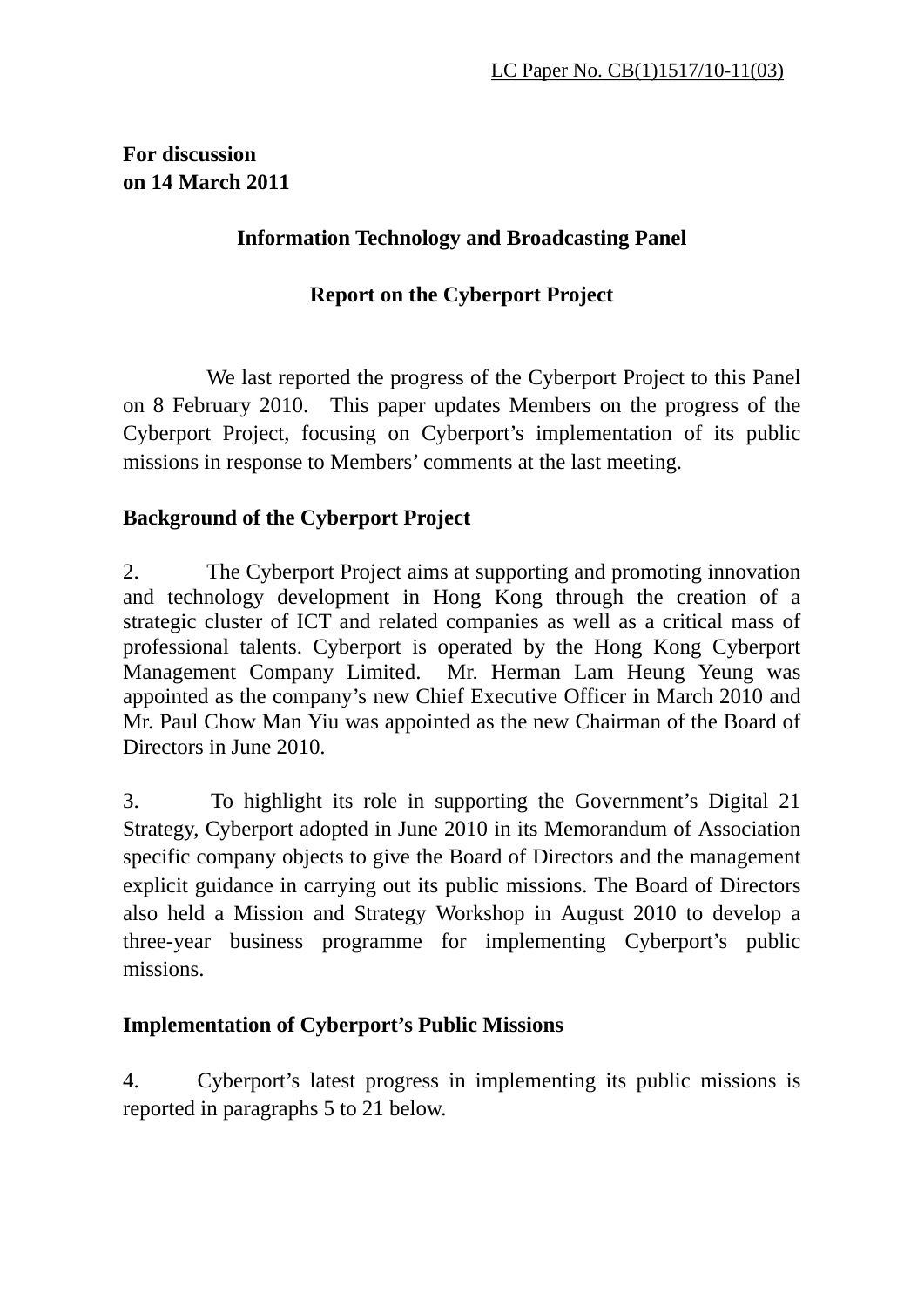# *Creating a Strategic Cluster of Quality ICT and ICT Related Companies*

5. At the last meeting, Members took the view that Cyberport should attract overseas companies and create local employment opportunities. As at the end of January 2011, 48% of Cyberport's commercial tenants have an overseas origin and 37% of these overseas companies established their first foothold in Hong Kong in Cyberport. As at January 2011, Cyberport's office tenants employed around 4 300 people.

6. More than 30 conferences and events relating to ICT have been organised in Cyberport since February 2010. These included major conferences, e.g. the 7th Digital Entertainment Leadership Forum, Web 3.0 Asia, and the the recent mega-scale Asia Pacific Regional Internet Conference on Operational Technologies and Asia-Pacific Advanced Network 2011 (APRICOT-APAN 2011). These events were attended by more than 7 000 people, including renowned ICT experts, and have helped entrench Hong Kong's position as a hub for technological cooperation and trade.

7. Cyberport was also one of the organisers of the Hong Kong ICT Week@Expo 2010 Shanghai. Over 150 ICT and digital media industry leaders from Hong Kong joined the delegation led by Cyberport and participated in the four-day event along with over 100 participants from the Mainland and other countries. The event not only provided an effective platform for participants to understand the market trend and business environment for ICT and digital media industries in the region, but also strengthened Cyberport as a leading ICT hub in the region.

8. Cyberport's good relations with its Mainland and international counterparts have facilitated exchange and collaboration of ICT talents. Between February 2010 and January 2011, Cyberport received more than 1 000 delegates from 20 countries.

## *Supporting Small and Medium ICT Enterprises (ICT SMEs)*

9. As at the end of January 2011, 27 out of Cyberport's 56 commercial office tenants were ICT SMEs. ICT SMEs have been an essential constituent in Cyberport's tenant portfolio.

10. In line with Members' expectation for Cyberport to provide more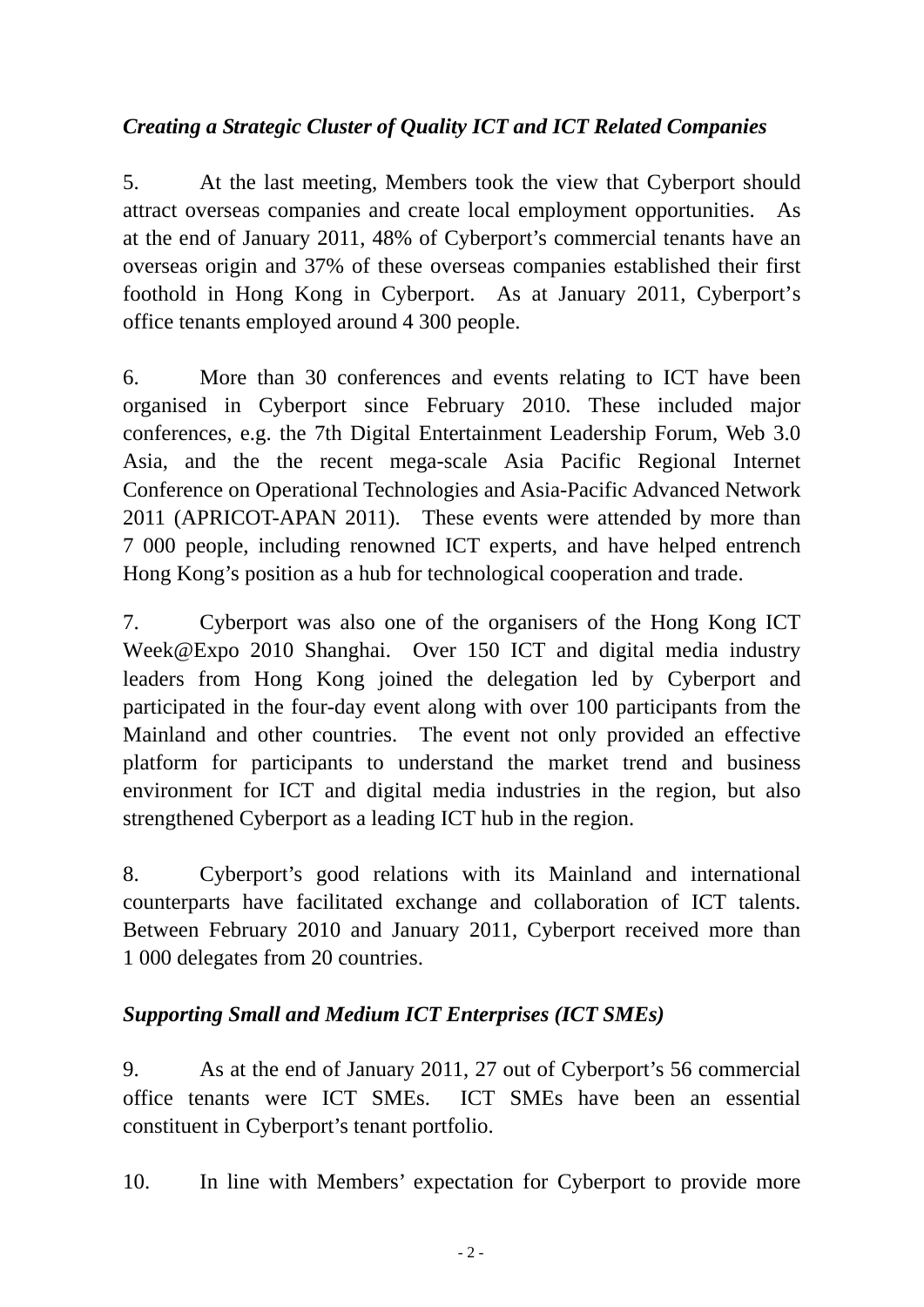support to ICT SMEs, Cyberport is committed to nurturing start-up ICT companies through its IncuTrain Centre. The Centre provides incubatees with technological knowledge, state-of-the-art infrastructure as well as business support and training services. It also provides local and international business network and business matching meetings to connect incubatees with potential investors.

11. Up to the end of January 2011, the IncuTrain Centre has admitted a total of 122 companies as incubatees with 57 of them currently still in incubation. The incubatees have won 65 local and international industry awards, and created 91 intellectual properties. Up to July 2010, the incubatees have hired 527 employees.

12. The IncuTrain Centre has been organising a monthly ICT SME networking event, Startup Connect, since April 2010. The Centre has also motivated incubatees to participate in trade shows and exhibitions to maximise the exposure of their products or services. For example, over 40 incubatees attended the Web 3.0 Asia conference in November 2010, where three of them were invited as panel speakers and 11 of them showcased their products or services.

13. Cyberport has also established a \$500,000 Cyberport Creative Micro Fund in 2009 to commend and reward the creative work of start-ups in the digital media industry. In the first pilot scheme of the Fund conducted in late 2009, five applicants were selected and each of them was awarded \$100,000 in support of their innovative projects related to digital entertainment, digital content and digital lifestyle. Cyberport launched the second pilot scheme of the Fund with the same amount in late 2010, and is still processing the applications. Cyberport plans to support a total of 45 projects with the Fund from 2011 to 2013.

## *Providing State-of-the-Art Infrastructure*

14. Cyberport's Digital Cinema Exchange (DCX) pilot scheme launched in October 2009 has brought substantial benefits to the local film industry and has enabled the provision of enhanced enjoyment to the Hong Kong audience. In 2010, Cyberport successfully delivered live broadcast with real-time commentary services and transmission of 18 FIFA World Cup matches from South Africa to a local digital cinema via DCX streaming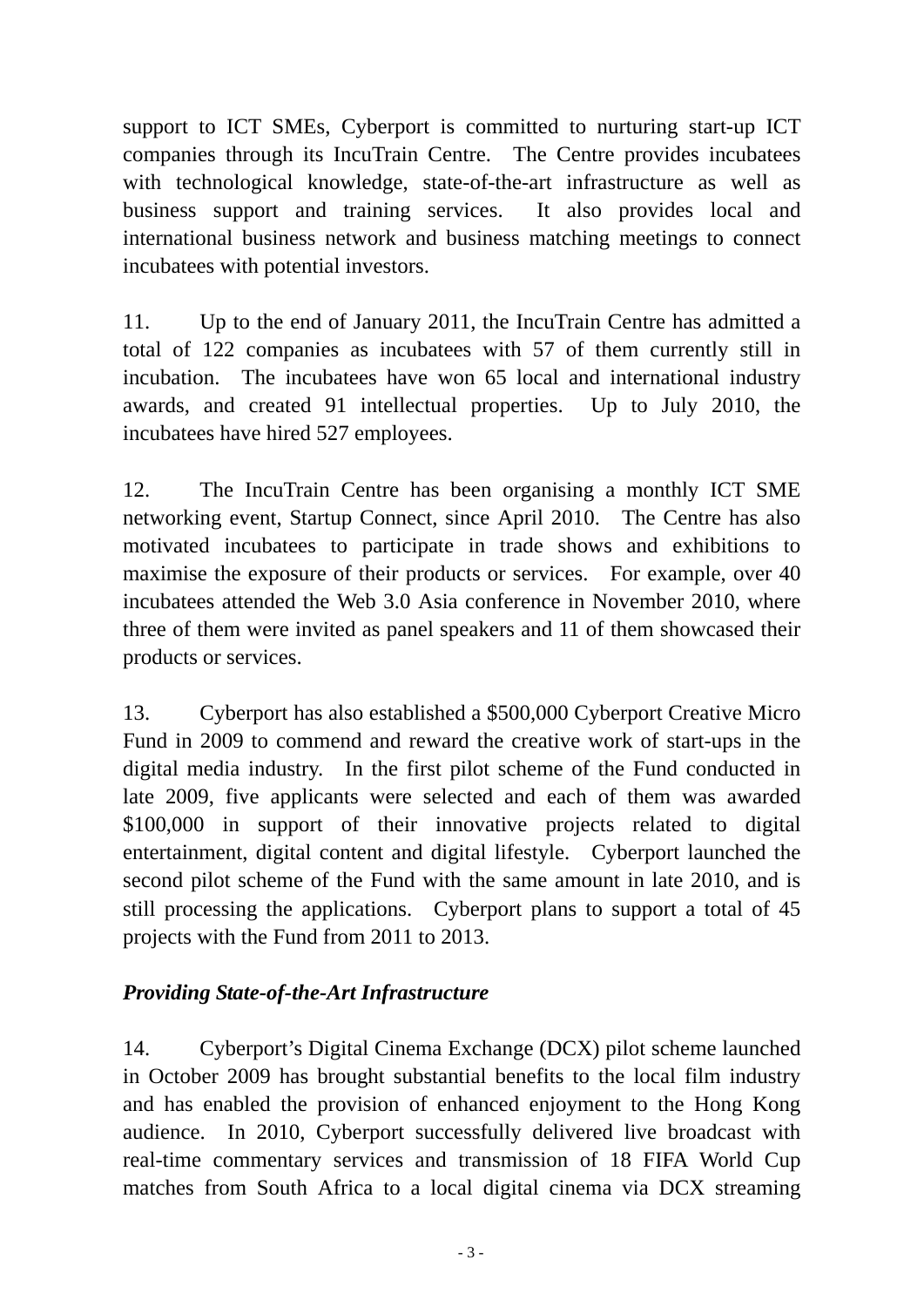technology and solution.

15. As at January 2011, a total of 13 local cinemas have been equipped with DCX network with the technical configuration and equipment integration in the digital cinemas provided by Cyberport. In January 2011, Cyberport arranged the real-time transmission of a live concert of a well-known Japanese pop group from Japan to three local digital cinemas via the DCX platform. Hong Kong was the only location outside Japan to be able to receive the live broadcast of the concert. The infrastructure of DCX network between Cyberport and local digital cinemas will provide more opportunities for bringing such alternative contents to Hong Kong cinemas.

16. In July 2010, Cyberport became the first CineGrid member in the Greater China Region. With this membership, Cyberport will be able to gain access to a digital media exchange prototype that allows transfer of data over some of the fastest global digital networks with bandwidths ranging from 1 to 10 Gbps. This will enable high quality live broadcast of concerts, operas, and theatre performances. In two events held in 2010, namely the Cyberport Speaker Series and Tokyo International Film Festival Content Market 2010 (TIFFCOM), Cyberport also demonstrated its readiness for live streaming of high-demand digital content up to the 4K standard through its reliable and high performance broadband network.

17. As Stereo 3D ("S3D") content is gaining significance in various media like film, TV and mobile devices, Cyberport has been working with multinational electronic manufacturers and technology consultants to conduct testing on the latest S3D system and technology. The experience will be shared with 3D content producers like indie-film makers and amateurs in the second half of 2011. Cyberport is also conducting trials on Augmented Reality tools and game-based technology in the context of Web 3.0 to identify new business opportunities for the industry and the IncuTrain incubatees.

# *Developing a Regional Centre of Excellence in IT and Digital Media Training and Spearheading the Development of the Digital Media Industry*

18. In 2010-11, Cyberport's IT Internship Co-ordination and Facilitation Programme secured 30 intern placements of six to 12 months from 19 companies to provide local fresh graduates and tertiary students in the ICT and digital media related disciplines with on-the-job training opportunities.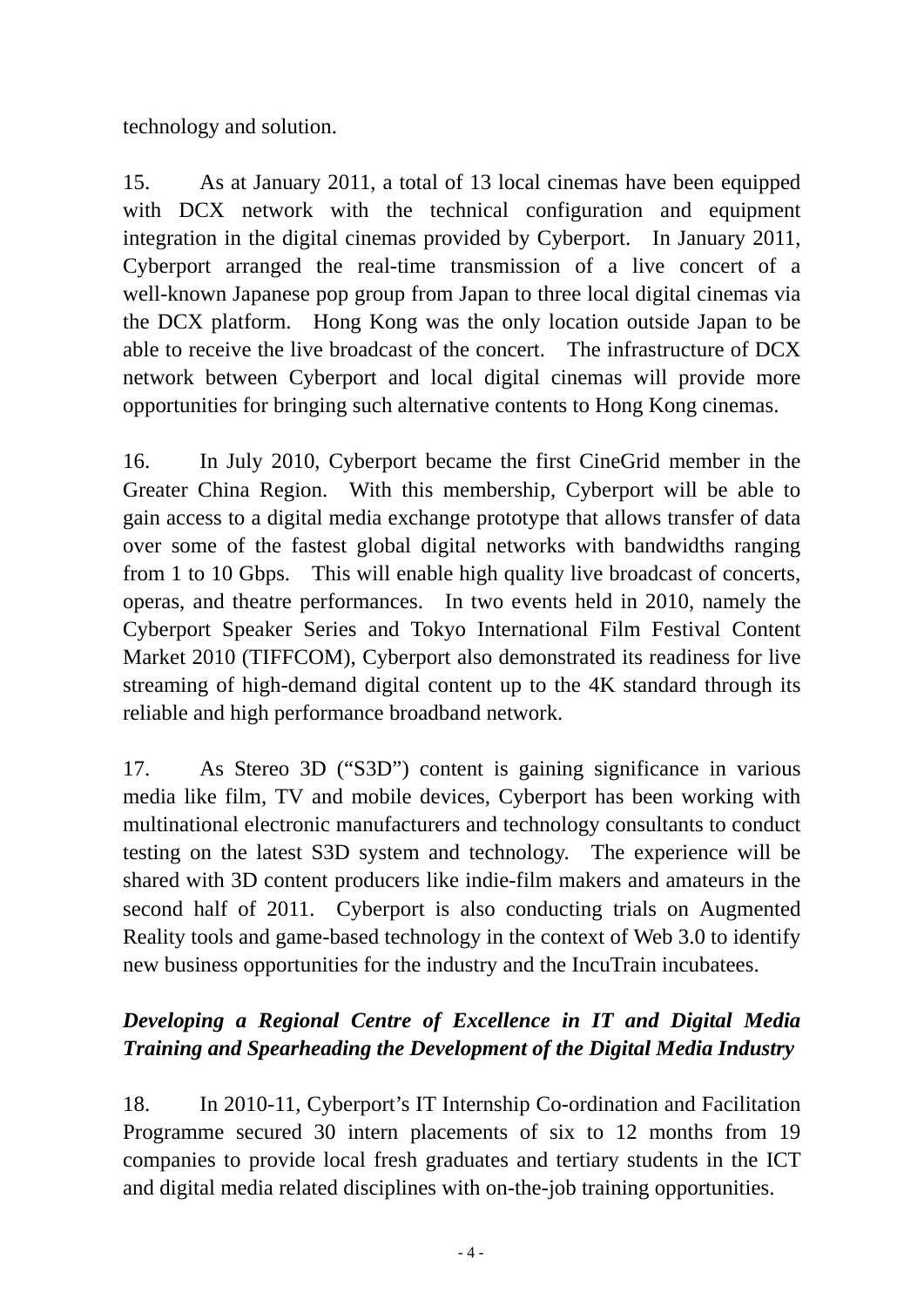19. Cyberport also continues to organise the IT Exchange Programme in collaboration with 40 universities and industry partners from 16 cities of 11 countries. In 2009-10, the Programme sent 91 local students from five local tertiary institutions to participate in short-term placements with overseas IT companies or join the IT programmes of overseas universities. Furthermore, Cyberport received over 3 000 students from more than 50 schools or local community organisations from February 2010 to January 2011, and also organised or supported seven programmes for young people to participate in IT-focused, digital media-themed competitions, contests, training and activities.

20. To cultivate advanced technological know-how among industry players, Cyberport organised 45 knowledge transfer sessions from February 2010 to January 2011, which attracted more than 2 000 local ICT practitioners. Cyberport also runs a Digital Cinema System Training Programme to help the local theatre industry get prepared for the transition from analog to digital systems. From May to November 2010, around 300 cinema operators and technical managers participated in a four-month training programme on the operation and system management of digital cinema.

# *Promoting the Development of Services and Application for Wireless and Mobile Communications*

21. Cyberport promotes the development of wireless services via its support for the Hong Kong Wireless Development Centre (HKWDC) located at Cyberport. In 2010, HKWDC organised a training series on wireless solutions development and provided information on worldwide mobile data services to the industry. It also organised the Mobile Insights 2010 conference and related exhibitions in the International ICT Expo held in April 2010 to provide the opportunity for its members to showcase their innovations to local and overseas potential clients.

## **Regional Cooperation**

22. Cyberport and Shanghai Knowledge and Innovation Community signed a Memorandum of Understanding in September 2010 on a broad range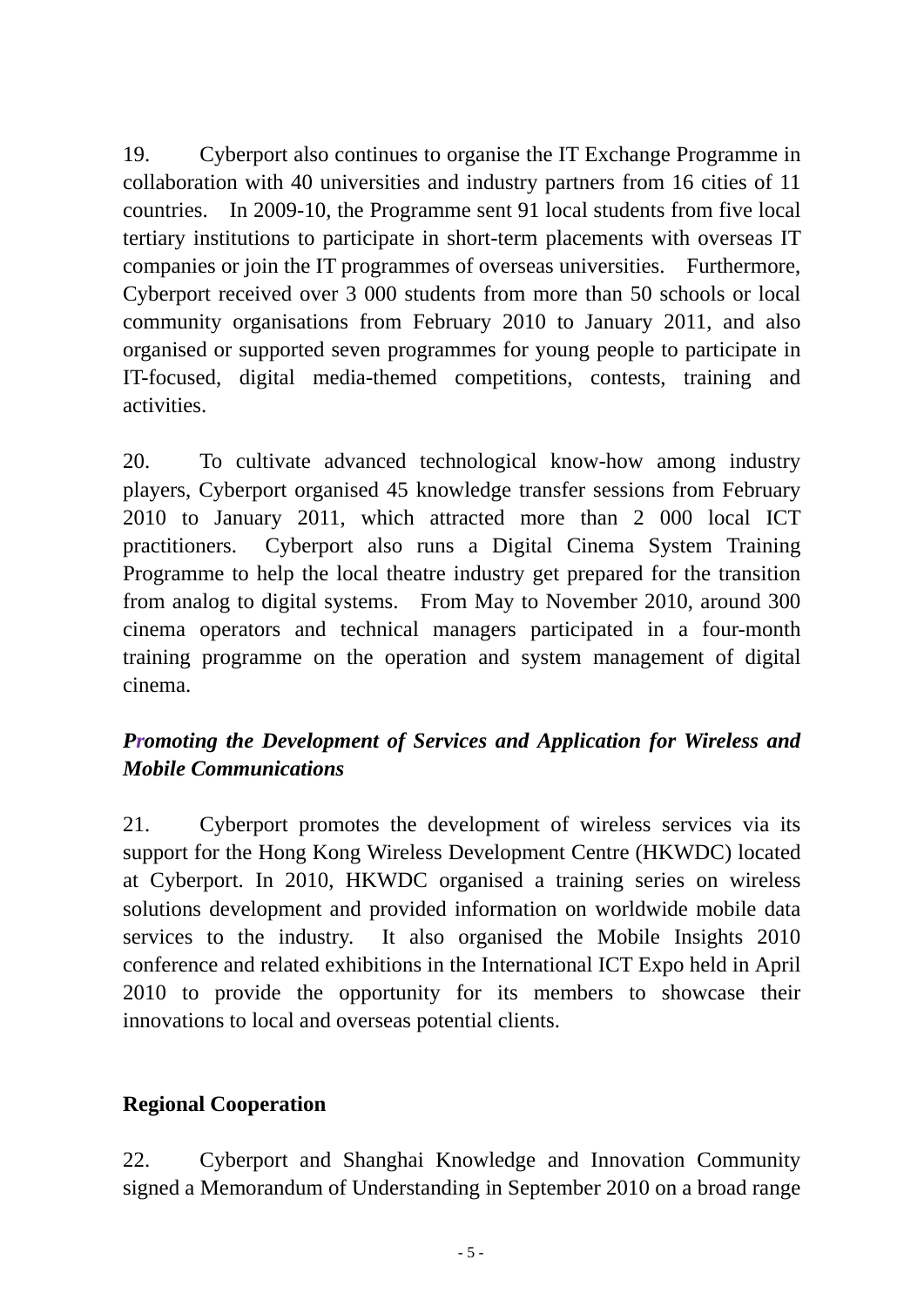of areas from shared use of innovative content, cooperation in marketing to collaboration in exchange programmes and training. Reciprocal offices will be set up in each other's community to facilitate business and trade activities and enterprise cooperation in the first half of 2011. In May 2011, Cyberport will participate in the International Soft China 2011 conference and exhibition organised by the Ministry of Industry and Information Technology (MIIT) in Beijing.

## **Financial Performance**

23. The audited accounts of the Cyberport Companies<sup>1</sup> for the financial year ended 31 March 2010 (the 2009/10 Accounts) are shown at **Annex**. For the 2009/10 financial year, the operating revenue (excluding Project Income from the residential development) of the Cyberport Companies was \$353 million, compared with \$361 million in 2008/9 and \$319 million in 2007/08. The operating profit before depreciation, financial costs and tax and excluding Project Income from the residential development was \$86 million<sup>2</sup> in 2009/10, compared with \$96 million in 2008/09 and \$103 million in 2007/08.

24. The Project Income from the residential development was \$2.72 billion in 2009/10. Further Project Income is expected to be available until around 2011/12, the actual amount of which will depend on the sales performance of the residential units. As at January 2011, the Government has received a total of about \$16.65 billion in surplus proceeds. This exceeds the Government's capital contribution of \$7.93 billion to the Project in the form of land grant for the residential development and the associated essential infrastructure development.

<sup>&</sup>lt;sup>1</sup> Three private and wholly-owned companies, namely, Hong Kong Cyberport Development Holdings Limited, Hong Kong Cyberport Management Company Limited and Hong Kong Cyberport (Ancillary Development) Limited (collectively referred to as the "Cyberport Companies" in this paper) have been set up under the Financial Secretary Incorporated (FSI) to oversee the implementation of the Project.

 $2$  \$86 million is the difference obtained by subtracting "Project income" from "Operating profit before depreciation" in the Consolidated Profit and Loss Account in **Annex**. The numbers are \$85,962,328 for 2009/10, \$95,540,069 for 2008/09 and \$103,226,890 for 2007/08.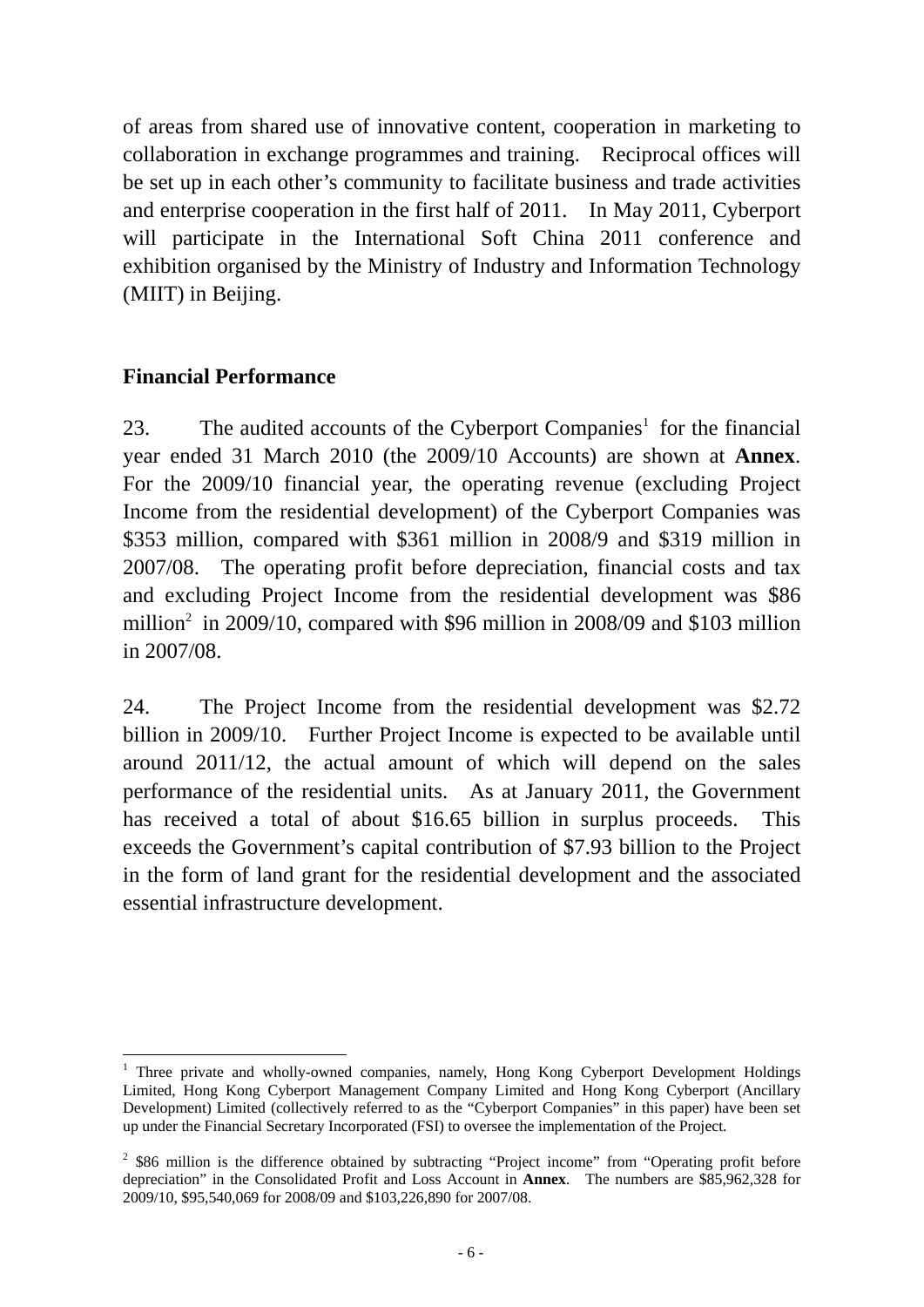## **Office and Arcade Occupancy**

25. As at the end of January 2011, the occupancy rate of Cyberport's lettable office space was 80.7%, as compared with 87.5% at the end of January 2010. There were 63 tenants, comprising 56 commercial organisations, six not-for-profit organisations and one government department.

26. As at the end of January 2011, the occupancy rate of Cyberport's lettable retail space in the Arcade was 89.4%, as compared with 93.2% at the end of January 2010. Cyberport took note of Members' concern at the last meeting about the occupancy of the Arcade, and will continue to explore opportunities to diversify the use of the Arcade.

**Office of the Government Chief Information Officer Commerce and Economic Development Bureau March 2011**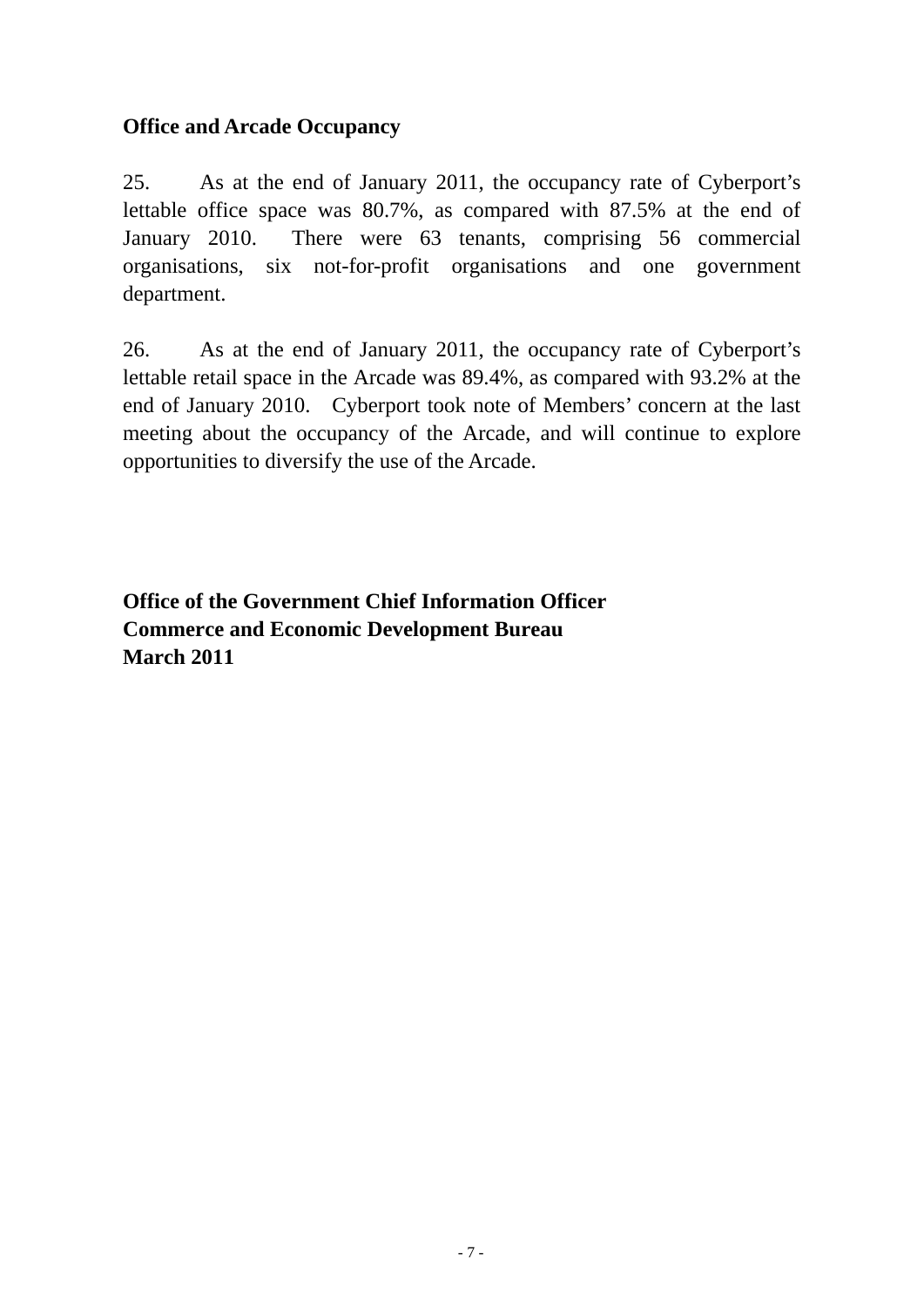## **Annex**

## **HONG KONG CYBERPORT DEVELOPMENT HOLDINGS LIMITED**

## **CONSOLIDATED PROFIT AND LOSS ACCOUNT FOR THE YEAR ENDED 31ST MARCH 2010**

| <b>Note</b>    | 2008<br>HK\$                      | 2009<br>HK\$                      | 2010<br>HK\$                                  |
|----------------|-----------------------------------|-----------------------------------|-----------------------------------------------|
| 1<br>1         | 3,657,696,216<br>80,641,038       | 4,336,420,824<br>42,918,636       | 3,078,250,284<br>23,557,151                   |
|                | 3,738,337,254                     | 4,379,339,460                     | 3,101,807,435                                 |
|                | (120, 178, 463)<br>(68, 148, 369) | (125, 238, 374)<br>(66, 326, 567) | (120, 548, 433)<br>(62, 492, 820)             |
| $\overline{2}$ | (9,018,128)<br>(78, 595, 003)     | (9,576,065)<br>(86, 205, 943)     | (22,002,836)<br>(9,675,694)<br>(76, 289, 559) |
|                | (296, 247, 668)                   | (308, 272, 764)                   | (291,009,342)                                 |
|                | 3,442,089,586                     | 4,071,066,696                     | 2,810,798,093                                 |
| 4              | (256, 175, 221)                   | (236, 723, 085)                   | (225, 341, 127)                               |
|                | (10, 809)                         | (199)                             |                                               |
|                | 3,185,903,556                     | 3,834,343,412                     | 2,585,456,966                                 |
| 3              | (584, 829, 117)                   | (655, 396, 616)                   | (449,063,743)                                 |
|                | 2,601,074,439                     | 3,178,946,796                     | 2,136,393,223                                 |
|                |                                   | (20, 307, 705)                    | (20, 925, 815)                                |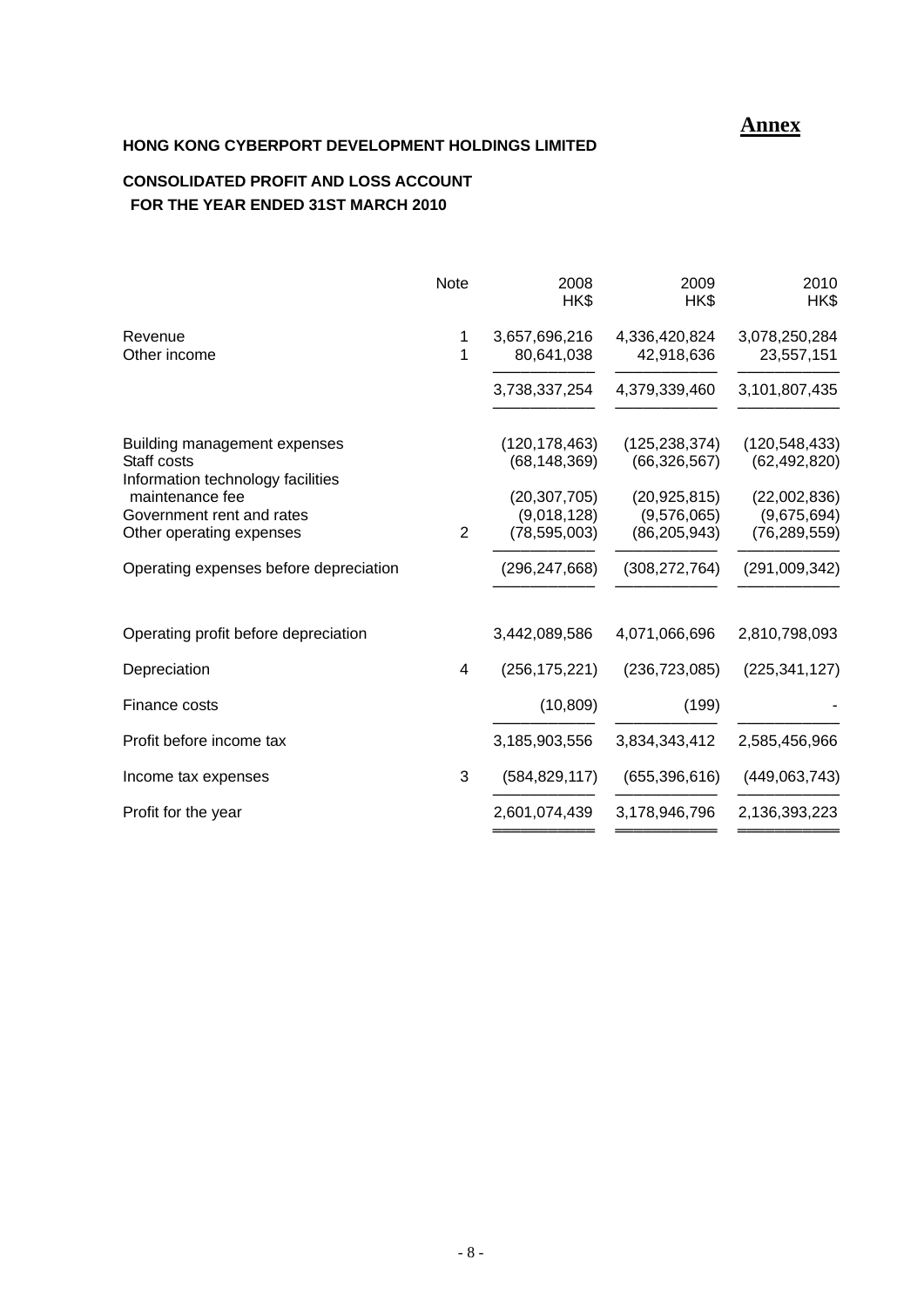### **CONSOLIDATED BALANCE SHEET AS AT 31ST MARCH 2010**

|                                              | Note | 2008          | 2009          | 2010          |
|----------------------------------------------|------|---------------|---------------|---------------|
|                                              |      | HK\$          | HK\$          | HK\$          |
| <b>Non-current assets</b>                    |      |               |               |               |
| Property, plant & equipment                  | 4    | 4,261,580,935 | 4,049,310,572 | 3,839,647,823 |
| Loans receivable                             |      | 18,841        |               |               |
| Deferred rental receivable                   |      | 17,478,546    | 16,764,569    | 15,183,259    |
| Held-to-maturity investments                 | 5,10 | 60,395,276    | 287,715,843   | 392,279,091   |
|                                              |      | 4,339,473,598 | 4,353,790,984 | 4,247,110,173 |
| <b>Current assets</b>                        |      |               |               |               |
| Inventories, at cost                         | 6    | 843,302       | 782,752       | 758,294       |
| Trade and other receivables                  |      | 27,623,733    | 25,230,100    | 21,844,834    |
| Current portion of loans receivable          |      | 253,829       | 18,804        |               |
| Designated bank balance                      | 5,10 | 207,106,669   | 241,962,648   | 227,148,614   |
| Held-to-maturity investments                 | 5,10 | 342,592,247   | 100,455,241   | 23,142,279    |
| Income tax recoverable                       |      |               |               | 206, 357, 872 |
| Cash and bank balances                       |      | 491,446,779   | 1,063,389,619 | 308,561,301   |
|                                              |      | 1,069,866,559 | 1,431,839,164 | 787,813,194   |
| <b>Current liabilities</b>                   |      |               |               |               |
| Trade and other payables                     |      | 50,437,328    | 67,321,996    | 58,144,247    |
| Current portion of finance lease liabilities |      | 47,221        |               |               |
| Rental and other deposits                    |      | 55,544,482    | 57,913,293    | 57,361,795    |
| Income tax payable                           |      | 109,718,527   | 104,976,276   |               |
|                                              |      | 215,747,558   | 230, 211, 565 | 115,506,042   |
| <b>Net current assets</b>                    |      | 854,119,001   | 1,201,627,599 | 672,307,152   |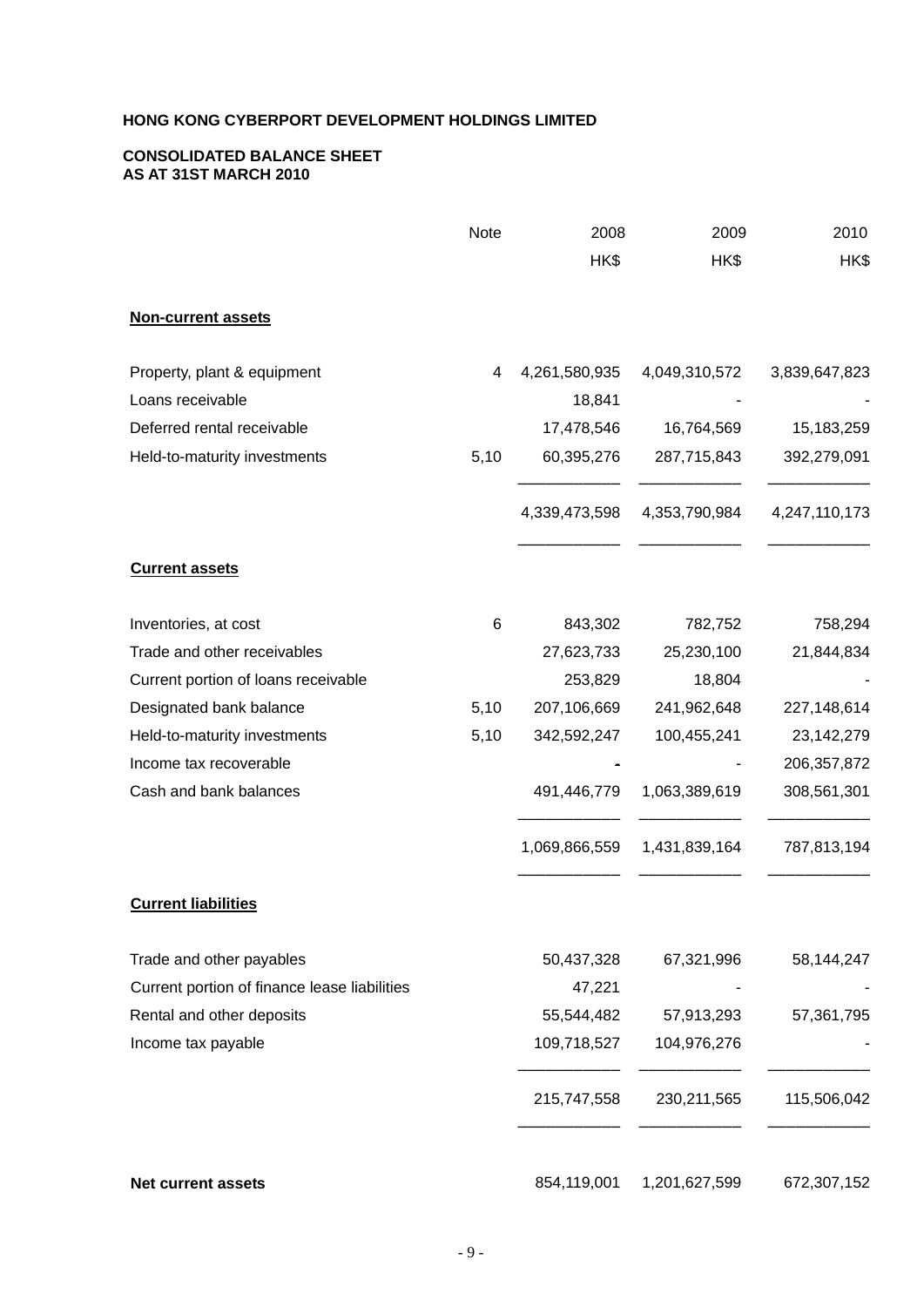| <b>Total assets less current liabilities</b> |                | 5,193,592,599   | 5,555,418,583   | 4,919,417,325   |
|----------------------------------------------|----------------|-----------------|-----------------|-----------------|
| <b>Equity</b>                                |                |                 |                 |                 |
| Share capital                                | $\overline{7}$ | $\overline{2}$  | 2               | 2               |
| Capital reserve                              | 8              | 5,269,709,403   | 5,284,781,233   | 5,286,767,502   |
| <b>Accumulated losses</b>                    | 9              | (637, 567, 418) | (287, 620, 622) | (935, 227, 399) |
| <b>Total equity</b>                          |                | 4,632,141,987   | 4,997,160,613   | 4,351,540,105   |
| <b>Non-current liabilities</b>               |                |                 |                 |                 |
| Development maintenance fund                 | 5              | 500,000,000     | 500,000,000     | 500,000,000     |
| Facilities maintenance fund                  | 10             | 50,000,000      | 50,000,000      | 50,000,000      |
| Deferred income                              | 11             | 11,450,612      | 8,257,970       | 17,877,220      |
|                                              |                | 561,450,612     | 558,257,970     | 567,877,220     |
|                                              |                | 5,193,592,599   | 5,555,418,583   | 4,919,417,325   |
|                                              |                |                 |                 |                 |

─────────── ─────────── ───────────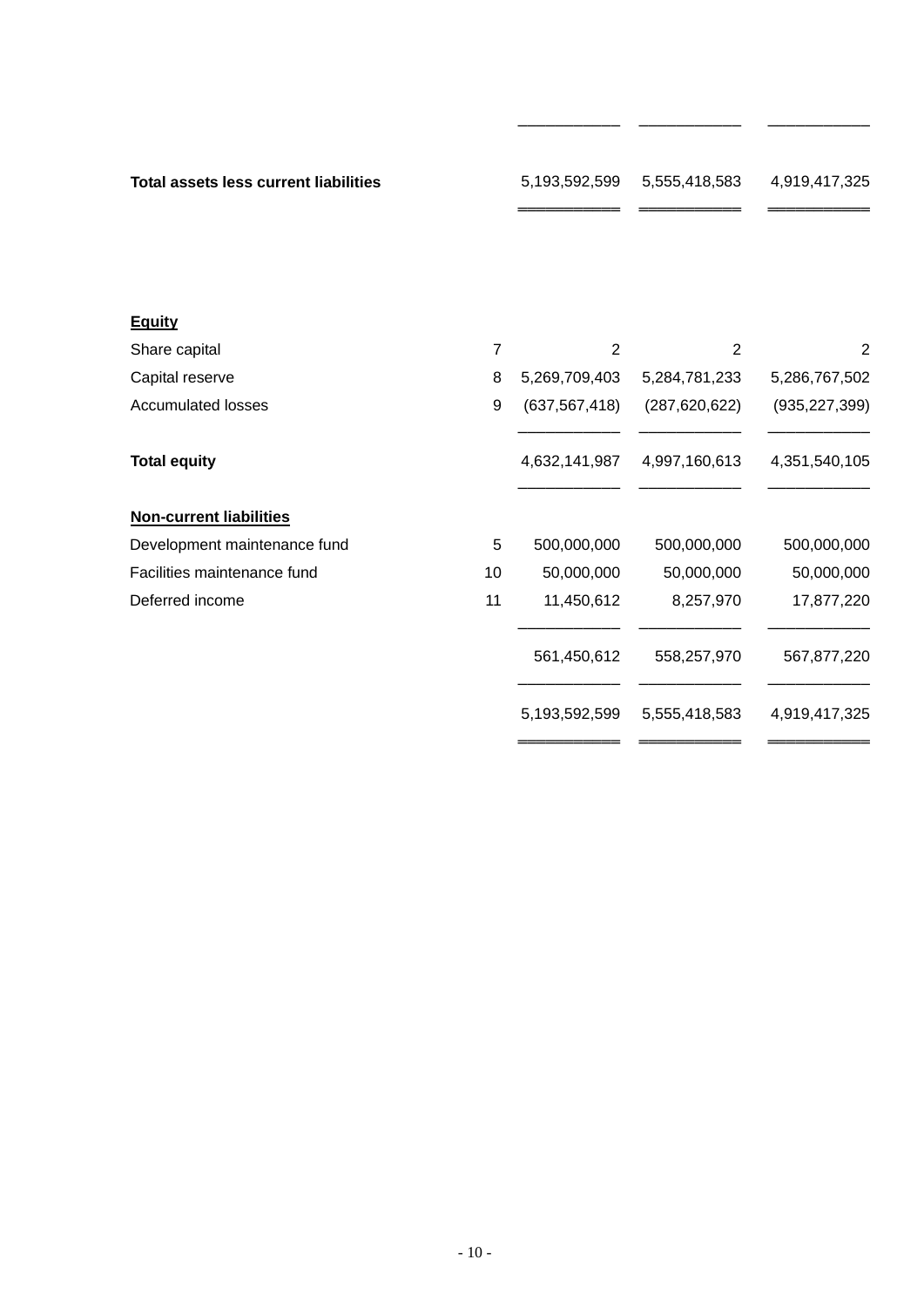## **NOTES TO THE FINANCIAL STATEMENTS**

#### 1. Revenue and other income

|                                                 | 2008          | 2009          | 2010          |
|-------------------------------------------------|---------------|---------------|---------------|
|                                                 | HK\$          | HK\$          | HK\$          |
| Revenue                                         |               |               |               |
| Rental income                                   | 117,095,776   | 154,086,842   | 165,807,209   |
| Building management income                      |               |               |               |
| Management fee income                           | 66,491,564    | 75,258,646    | 74,938,929    |
| Car park fee income                             | 6,915,113     | 7,998,543     | 7,149,016     |
| Other facilities income                         | 13,805,335    | 17,128,650    | 16,793,014    |
|                                                 | 87,212,012    | 100,385,839   | 98,880,959    |
| Income from hotel operation                     | 105,392,652   | 97,933,233    | 79,541,433    |
| Information technology facilities income        | 2,316,384     | 2,368,846     | 3,001,667     |
| Fees for usage of DMC equipment and services    | 5,486,746     | 4,032,652     | 3,727,309     |
| Broadband service and installation fees         | 1,097,579     | 1,211,381     | 1,397,911     |
| Other incidental income                         | 232,371       | 875,404       | 1,058,031     |
|                                                 | 318,833,520   | 360,894,197   | 353,414,519   |
| Project income                                  | 3,338,862,696 | 3,975,526,627 | 2,724,835,765 |
|                                                 | 3,657,696,216 | 4,336,420,824 | 3,078,250,284 |
| Other income<br>Amortisation of deferred income | 26,623,236    | 17,774,190    | 12,409,764    |
| Interest income from held-to-maturity           |               |               |               |
| investments, net of amortisation of premium     | 21,813,655    | 14,329,266    | 8,945,540     |
| Interest income on bank deposits                | 30,350,609    | 6,236,927     | 734,537       |
| Interest income on designated bank balance      | 1,777,973     | 4,535,024     | 1,463,925     |
| Interest income on loans receivable             | 75,565        | 43,229        | 3,385         |
|                                                 | 80,641,038    | 42,918,636    | 23,557,151    |
|                                                 |               |               |               |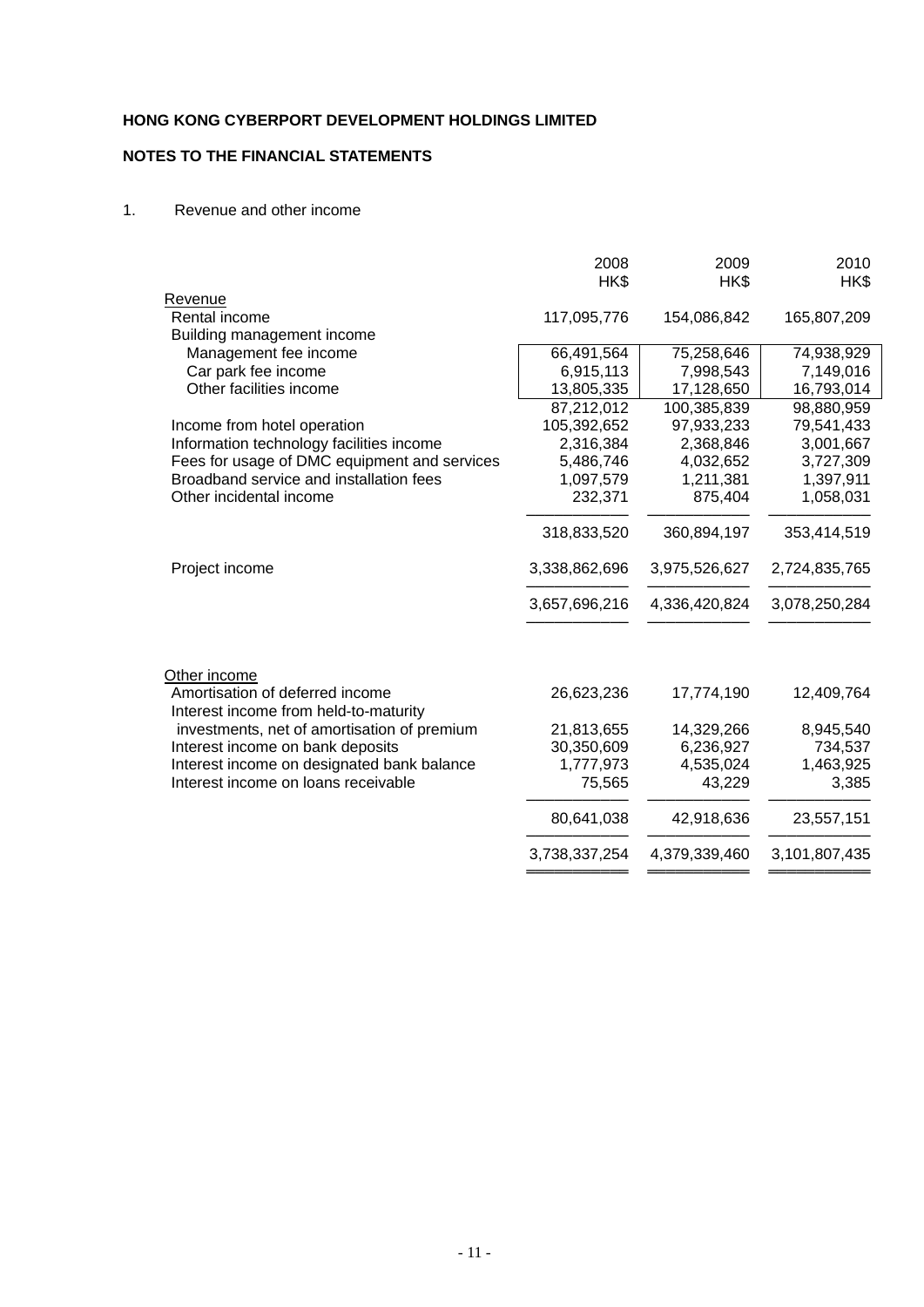### **NOTES TO THE FINANCIAL STATEMENTS**

#### 2. Other operating expenses

|                                                | 2008<br>HK\$ | 2009<br>HK\$ | 2010<br>HK\$ |
|------------------------------------------------|--------------|--------------|--------------|
| Insurance                                      |              |              |              |
| - Hotel                                        | 192,992      | 398,582      | 418,113      |
| - Others                                       | 2,793,447    | 2,329,778    | 2,374,031    |
|                                                | 2,986,439    | 2,728,360    | 2,792,144    |
| Professional fees                              | 2,920,977    | 3,983,432    | 4,328,297    |
| Marketing and corporate communication expenses | 17,388,684   | 17,865,594   | 16,197,966   |
| <b>Travelling expenses</b>                     | 551,942      | 528,900      | 380,017      |
| Transportation                                 | 480,000      | 480,000      | 480,000      |
| Broadband service and installation expenses    | 682,805      | 829,610      | 939,215      |
| Other hotel operation expenses                 | 40,493,591   | 42,020,872   | 37,528,102   |
| Other DMC & IncuTrain operating expenses       | 10,727,434   | 15,769,746   | 10,929,050   |
| Other miscellaneous expenses                   | 2,363,131    | 1,999,429    | 2,714,768    |
|                                                | 78,595,003   | 86,205,943   | 76,289,559   |
|                                                |              |              |              |

#### 3. Income tax expenses

Hong Kong profits tax has been provided at the rate of 16.5% on the estimated assessable profits for the year.

#### 4. Property, plant and equipment

Property, plant and equipment are stated at historical cost less accumulated depreciation and impairment losses. Historical cost includes expenditure that is directly attributable to the acquisition of the items.

 Depreciation of property, plant and equipment is calculated using the straight-line method to allocate cost to their residual values over their estimated useful lives. The principal annual rates in use are as follows:

| <b>Buildings</b>                         | Over the period of the lease |
|------------------------------------------|------------------------------|
| Building services and support facilities | 10%                          |
| Information technology facilities        | <b>20%</b>                   |
| DMC, IRC and IncuTrain equipment         | $20\% - 33\frac{1}{3}\%$     |
| Leasehold improvements                   | 10%                          |
| Furniture and equipment                  | $10\% - 20\%$                |
| Motor vehicles                           | <b>20%</b>                   |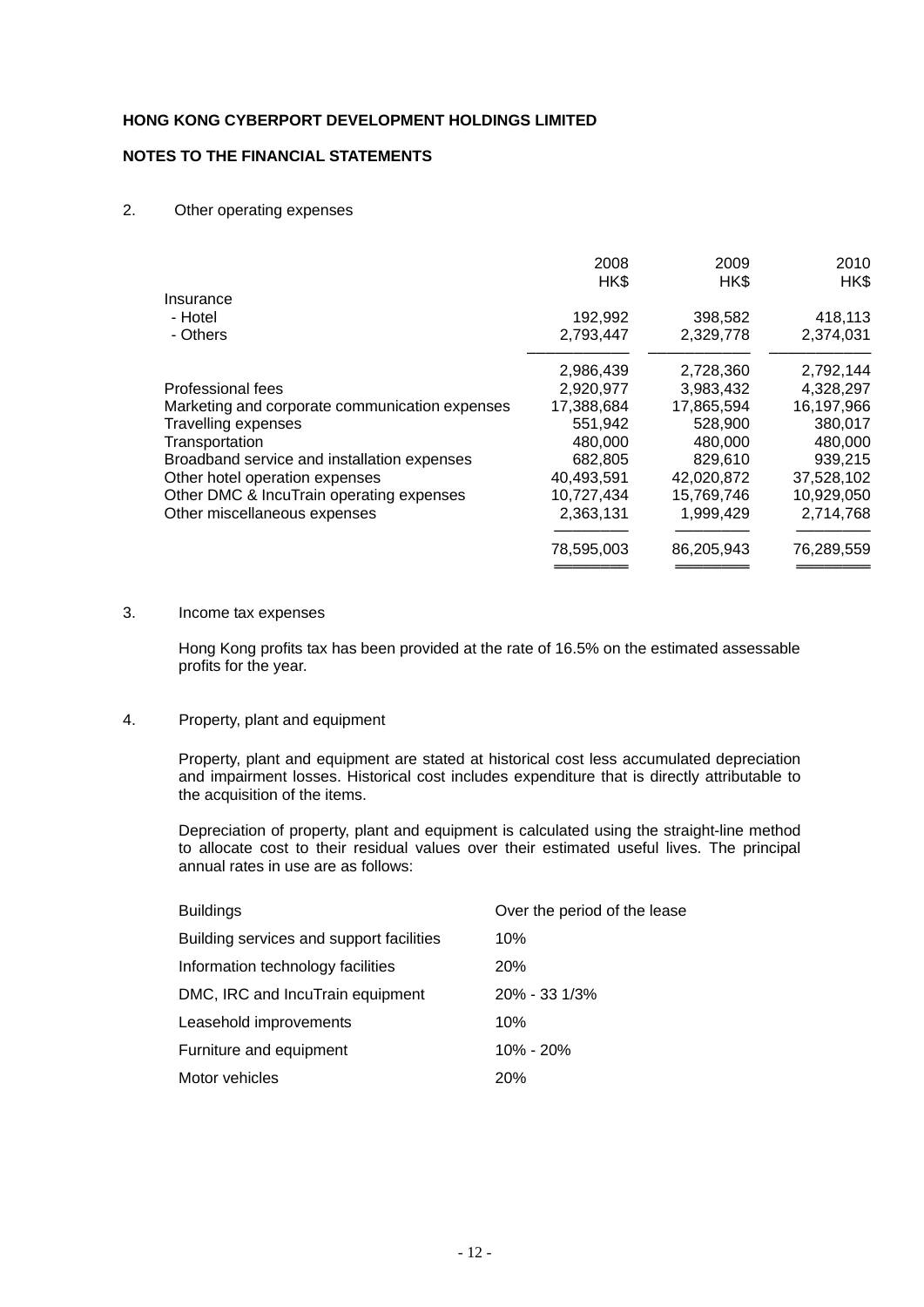### **NOTES TO THE FINANCIAL STATEMENTS**

#### 4. Property, plant and equipment (continued)

|                                                             | <b>Buildings</b>          | <b>Building</b><br>services and<br>support facilities | Information<br>technology<br>facilities  | DMC. IRC<br>and IncuTrain<br>equipment | Leasehold<br>improvements | Furniture<br>and<br>equipment      | Motor<br>vehicles                   | Total                                       |
|-------------------------------------------------------------|---------------------------|-------------------------------------------------------|------------------------------------------|----------------------------------------|---------------------------|------------------------------------|-------------------------------------|---------------------------------------------|
|                                                             | HK\$                      | HK\$                                                  | HK\$                                     | HK\$                                   | HK\$                      | HK\$                               | HK\$                                | HK\$                                        |
| Cost<br>At 31 March 2007<br>Handover from                   | 3,832,061,688             | 1,153,153,118                                         | 229,361,315                              | 57,859,077                             | 3,694,710                 | 14,896,059                         | 702,668                             | 5,291,728,635                               |
| Developer<br>Additions<br><b>Disposals</b>                  |                           | (17,500)                                              | 14.326.019<br>2,327,880<br>(49, 846)     | 358,222                                | 4,461,564                 | 6,095,515<br>(18,928)              |                                     | 14,326,019<br>13,243,181<br>(86, 274)       |
| At 31 March 2008<br>Handover from                           | 3,832,061,688             | 1,153,135,618                                         | 245,965,368                              | 58,217,299                             | 8.156.274                 | 20,972,646                         | 702.668                             | 5,319,211,561                               |
| Developer<br>Additions<br>Disposals                         |                           |                                                       | 10,602,806<br>484,504                    | 312,502                                | 2,997,150<br>733,653      | 1,471,874<br>7,922,281<br>(85,700) |                                     | 15,071,830<br>9,452,940<br>(85,700)         |
| At 31 March 2009<br>Handover from                           | 3,832,061,688             | 1,153,135,618                                         | 257,052,678                              | 58,529,801                             | 11,887,077                | 30,281,101                         | 702,668                             | 5,343,650,631                               |
| Developer<br><b>Additions</b><br><b>Disposals</b>           |                           | (148, 232)                                            | 19,825<br>516,329<br>(1,832,204)         | 1,253,371<br>(38, 868)                 | 2,544,937                 | 1,966,444<br>9,071,743<br>(3,333)  | 389,868                             | 1,986,269<br>13,776,248<br>(2,022,637)      |
| At 31 March 2010                                            | 3,832,061,688             | 1,152,987,386                                         | 255,756,628                              | 59,744,304                             | 14,432,014                | 41,315,955                         | 1,092,536                           | 5,357,390,511                               |
| Accumulated<br>depreciation                                 |                           |                                                       |                                          |                                        |                           |                                    |                                     |                                             |
| At 31 March 2007<br>Charge for the year<br><b>Disposals</b> | 247,287,741<br>83,098,299 | 358,657,374<br>115,315,021<br>(6, 709)                | 154,635,892<br>43,061,853<br>(38, 217)   | 33,578,655<br>10,524,274               | 1,583,558<br>1,125,307    | 5,160,125<br>2,950,735<br>(1,039)  | 598,025<br>99,732<br>$\blacksquare$ | 801,501,370<br>256,175,221<br>(45, 965)     |
| At 31 March 2008<br>Charge for the year<br><b>Disposals</b> | 330,386,040<br>83,098,299 | 473,965,686<br>115,313,562                            | 197,659,528<br>24,140,507                | 44,102,929<br>9,503,060                | 2,708,865<br>1,174,974    | 8,109,821<br>3,487,772<br>(13,652) | 697,757<br>4,911<br>$\blacksquare$  | 1,057,630,626<br>236,723,085<br>(13, 652)   |
| At 31 March 2009<br>Charge for the year<br><b>Disposals</b> | 413,484,339<br>83,098,299 | 589,279,248<br>115,298,739<br>(66, 704)               | 221,800,035<br>16,601,278<br>(1,832,204) | 53,605,989<br>4,834,081<br>(38, 868)   | 3,883,839<br>1,140,509    | 11,583,941<br>4,368,221<br>(722)   | 702,668                             | 1,294,340,059<br>225,341,127<br>(1,938,498) |
| At 31 March 2010                                            | 496,582,638               | 704,511,283                                           | 236,569,109                              | 58,401,202                             | 5,024,348                 | 15,951,440                         | 702,668                             | 1,517,742,688                               |
| Net book value<br>At 31 March 2008                          | 3,501,675,648             | 679,169,932                                           | 48,305,840                               | 14,114,370                             | 5,447,409                 | 12,862,825                         | 4,911                               | 4,261,580,935                               |
| At 31 March 2009                                            | 3,418,577,349             | 563,856,370                                           | 35,252,643                               | 4,923,812                              | 8,003,238                 | 18,697,160                         | $\overline{\phantom{a}}$            | 4,049,310,572                               |
| At 31 March 2010                                            | 3,335,479,050             | 448,476,103                                           | 19,187,519                               | 1,343,102                              | 9.407.666                 | 25,364,515                         | 389,868                             | 3,839,647,823                               |
|                                                             |                           |                                                       |                                          |                                        |                           |                                    |                                     |                                             |

#### **HONG KONG CYBERPORT DEVELOPMENT HOLDINGS LIMITED**

#### **NOTES TO THE FINANCIAL STATEMENTS**

5**.** It represents a fund received by the Group in accordance with the terms of the Project Agreement for the purpose of financing the upkeep and maintenance of the Shared Cyberport Facilities. This fund is subject to final assessment and is separately deposited into designated bank accounts. Certain portion of the fund is placed into various investments.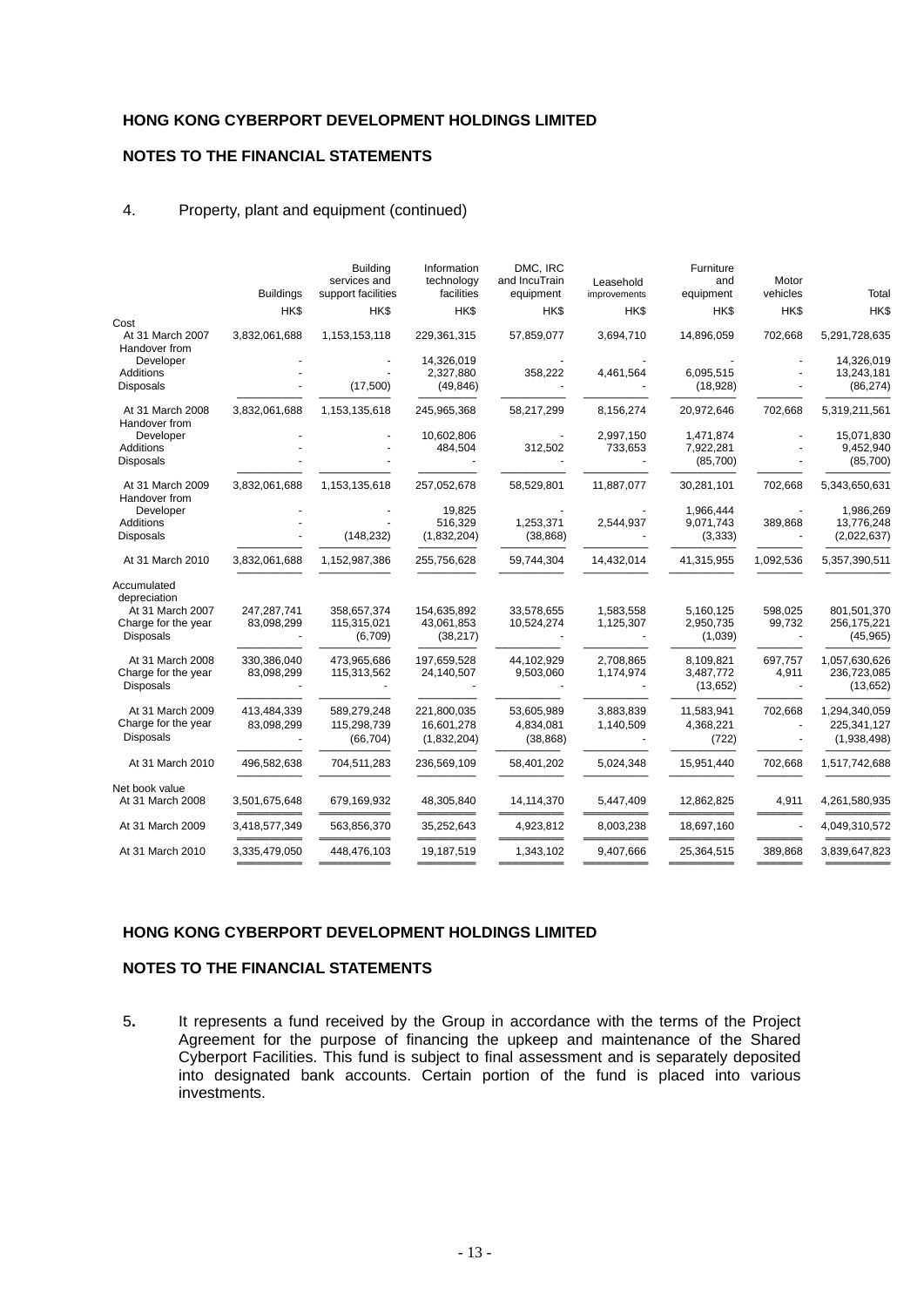- 6. Inventories comprise hotel stocks and consumables and are stated at the lower of cost and net realisable value. Costs are calculated on weighted average basis. Net realisable value is the price at which inventories can be sold or realised in the normal course of business after allowing for the costs of realisation.
- 7. Share capital

|                                     | 2008<br>HK\$ | 2009<br>HK\$ | 2010<br>HK\$ |
|-------------------------------------|--------------|--------------|--------------|
| Authorised:                         |              |              |              |
| 1,000 ordinary shares of HK\$1 each | 1,000        | 1,000        | 1,000        |
| Issued and fully paid:              |              |              |              |
| 2 ordinary shares of HK\$1 each     | 2            | 2            | 2            |

8. In accordance with the terms of the Project Agreement and the Sub-lease Agreement, Cyberport 1, Cyberport 2, Cyberport 3, Cyberport 4, the Arcade and the Hotel were handed over from the Developer, resulting in a capital reserve.

|    |                                                                 | 2008<br>HK\$                     | 2009<br>HK\$                     | 2010<br>HK\$                     |
|----|-----------------------------------------------------------------|----------------------------------|----------------------------------|----------------------------------|
|    | At the beginning of the year<br>Handover of plant and equipment | 5,255,383,384<br>14,326,019      | 5,269,709,403<br>15,071,830      | 5,284,781,233<br>1,986,269       |
|    | At the end of the year                                          | 5,269,709,403                    | 5,284,781,233                    | 5,286,767,502                    |
| 9. | Accumulated losses carried forward                              |                                  |                                  |                                  |
|    |                                                                 | 2008<br>HK\$                     | 2009<br>HK\$                     | 2010<br>HK\$                     |
|    | Accumulated profits before depreciation                         | 3,132,063,208                    | 3,835,719,437                    | 3,366,515,289                    |
|    | Accumulated depreciation                                        | (1,057,630,626)                  | (1,294,340,059)                  | (1,517,742,688)                  |
|    | Accumulated profits after depreciation<br>Dividend              | 2,074,432,582<br>(2,712,000,000) | 2,541,379,378<br>(2,829,000,000) | 1,848,772,601<br>(2,784,000,000) |
|    | Accumulated losses carried forward                              | (637, 567, 418)                  | (287,620,622)                    | (935,227,399)                    |

═══════════════<br>══════════════════

#### **HONG KONG CYBERPORT DEVELOPMENT HOLDINGS LIMITED**

#### **NOTES TO THE FINANCIAL STATEMENTS**

- 10. It represents a reserve fund allocated from the Project fund for the purpose of maintenance and upgrading of the Cyberport Portion. This fund is deposited into designated bank accounts.
- 11. Deferred income

Government grants and sponsorships are recognized when there is a reasonable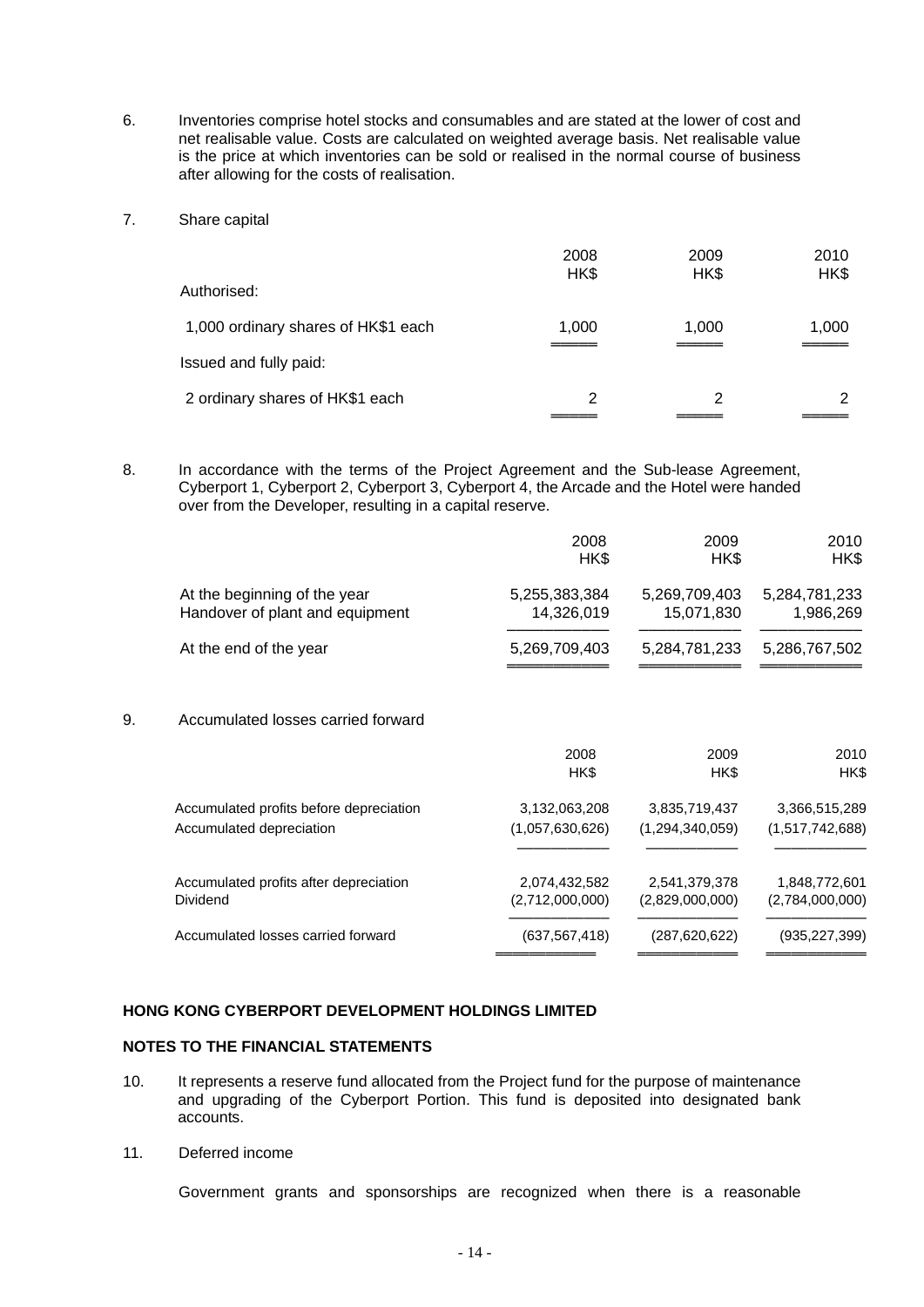assurance that the group will comply with the conditions attaching with it and that the grant will be received. Government grants and sponsorships relating to income are deferred and recognized in the profit and loss account over the period necessary to match them with the costs they are intended to compensate. Government grants and sponsorships relating to the purchase of property, plant and equipment are included in non-current liabilities as deferred income and are credited to the profit and loss account on a straight-line basis over the expected lives of the related assets.

|                                     | Government     |                          |                |
|-------------------------------------|----------------|--------------------------|----------------|
|                                     | Grant          | Sponsorship              | Total          |
|                                     | HK\$           | HK\$                     | HK\$           |
| Cost                                |                |                          |                |
| At 31 March 2007                    | 43,833,171     | 22,953,705               | 66,786,876     |
| Additions                           | 7,692,170      | 15,915,064<br>23,607,234 |                |
| At 31 March 2008                    | 51,525,341     | 38,868,769               | 90,394,110     |
| Additions                           | 11,354,775     | 3,259,910                | 14,614,685     |
| Refund                              | (33, 137)      |                          | (33, 137)      |
| At 31 March 2009                    | 62,846,979     | 42,128,679               | 104,975,658    |
| Additions                           | 19,023,533     | 3,305,195                | 22,328,728     |
| Written-off of projects completed   | (28,026,060)   | (41, 546, 089)           | (69, 572, 149) |
| Refund                              | (299, 714)     |                          | (299, 714)     |
| At 31 March 2010                    | 53,544,738     | 3,887,785                | 57,432,523     |
| Accumulated amortisation            |                |                          |                |
| At 31 March 2007                    | (30, 105, 018) | (22, 215, 244)           | (52,320,262)   |
| Credited to profit and loss account | (10, 330, 615) | (16, 292, 621)           | (26, 623, 236) |
| At 31 March 2008                    | (40, 435, 633) | (38, 507, 865)           | (78, 943, 498) |
| Credited to profit and loss account | (14, 175, 597) | (3,598,593)              | (17, 774, 190) |
| At 31 March 2009                    | (54, 611, 230) | (42, 106, 458)           | (96, 717, 688) |
| Credited to profit and loss account | (9,574,829)    | (2,834,935)              | (12, 409, 764) |
| Written-off of projects completed   | 28,026,060     | 41,546,089               | 69,572,149     |
| At 31 March 2010                    | (36, 159, 999) | (3,395,304)              | (39, 555, 303) |
|                                     |                |                          |                |

Carrying amount